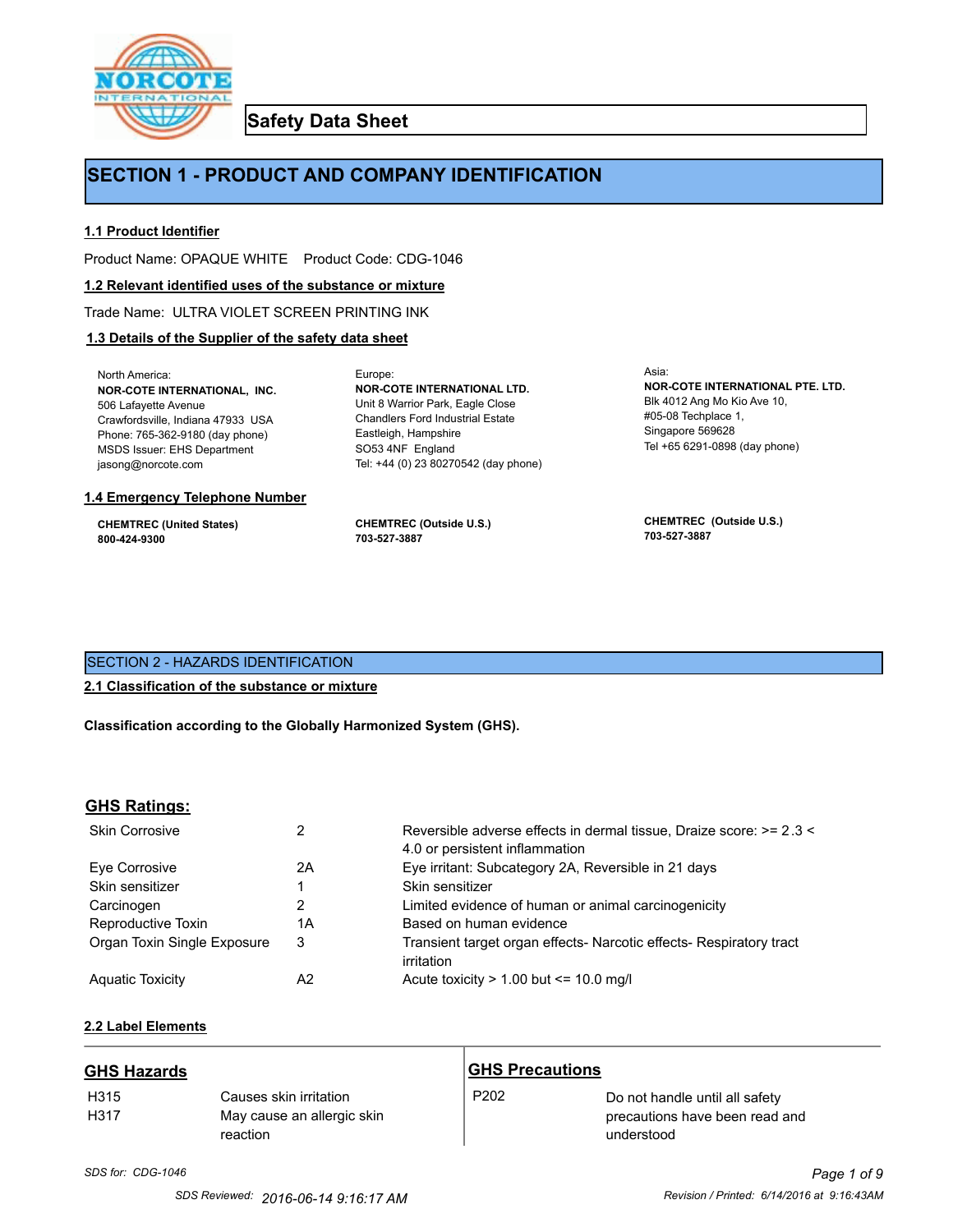| H319 | Causes serious eye irritation               | P <sub>261</sub> | Avoid breathing                                                      |
|------|---------------------------------------------|------------------|----------------------------------------------------------------------|
| H335 | May cause respiratory irritation            |                  | dust/fume/gas/mist/vapours/spray                                     |
| H336 | May cause drowsiness or                     | P273             | Avoid release to the environment                                     |
|      | dizziness                                   | P <sub>280</sub> | Wear protective gloves/protective                                    |
| H351 | Suspected of causing cancer                 |                  | clothing/eye protection/face protection                              |
| H360 | May damage fertility or the<br>unborn child | P362             | Take off contaminated clothing and<br>wash before reuse              |
| H401 | Toxic to aquatic life                       | P302+P352        | IF ON SKIN: Wash with soap and water                                 |
|      |                                             | P304+P340        | IF INHALED: Remove victim to fresh air                               |
|      |                                             |                  | and keep at rest in a position                                       |
|      |                                             |                  | comfortable for breathing                                            |
|      |                                             | P305+P351+P33    | IF IN EYES: Rinse continuously with                                  |
|      |                                             | 8                | water for several minutes. Remove                                    |
|      |                                             |                  | contact lenses if present and easy to                                |
|      |                                             |                  | do - continue rinsing                                                |
|      |                                             | P308+P313        | IF exposed or concerned: Get medical                                 |
|      |                                             |                  | advice/attention                                                     |
|      |                                             | P333+P313        | If skin irritation or a rash occurs: Get<br>medical advice/attention |

#### **Danger**



**EMERGENCY OVERVIEW:** Product is a liquid with mild acrylic odor that may be harmful if inhaled or swallowed. Product may cause serious damage to eyes, allergic skin reactions and irritation to respiratory system. Avoid breathing vapors. Avoid spillage to sewers or waterways.

#### **ROUTES OF ENTRY:** Dermal, Inhalation, Ingestion

**ACUTE HEALTH EFFECTS:** Irritant to skin, eyes and respiratory tract. Effects may be delayed for several hours. Respiratory System

**Skin Contact:** Potential irritant and can cause allergic skin reaction. Repeated or prolonged contact may cause sensitization.

**Eye Contact:** Liquid, vapors, or mists may cause eye irritation. Protect eyes from repeated or prolonged contact.

**Ingestion:** May be harmful if swallowed. Gastrointestinal tract irritation may result.

**Inhalation:** May be harmful if inhaled. May cause irritation to upper respiratory tract upon prolonged or repeated inhalation.

## **Effects of Overexposure**

## **MEDICAL CONDITIONS AGGRAVATED BY EXPOSURE:** Repeated and prolonged overexposure may increase the potential for adverse health effects.

**CHRONIC HEALTH EFFECTS:** No additional information

## SECTION 3 - COMPOSITION / INFORMATION ON INGREDIENTS

#### **3.2 Mixtures**

\*Note: The exact concentrations of the below listed chemicals are being withheld as a trade secret

| <b>Chemical Name</b>         | Percent<br>Weight  | CAS#       | EC No.    | <b>Classification (GHS)</b> |
|------------------------------|--------------------|------------|-----------|-----------------------------|
| Titanium dioxide             | $130.00 - 40.00 %$ | 13463-67-7 |           | H335, H372                  |
| 1,6-Hexanediol<br>diacrylate | 110.00 - 20.00 %   | 13048-33-4 | 235-921-9 | H315, H319,<br>H317, H400   |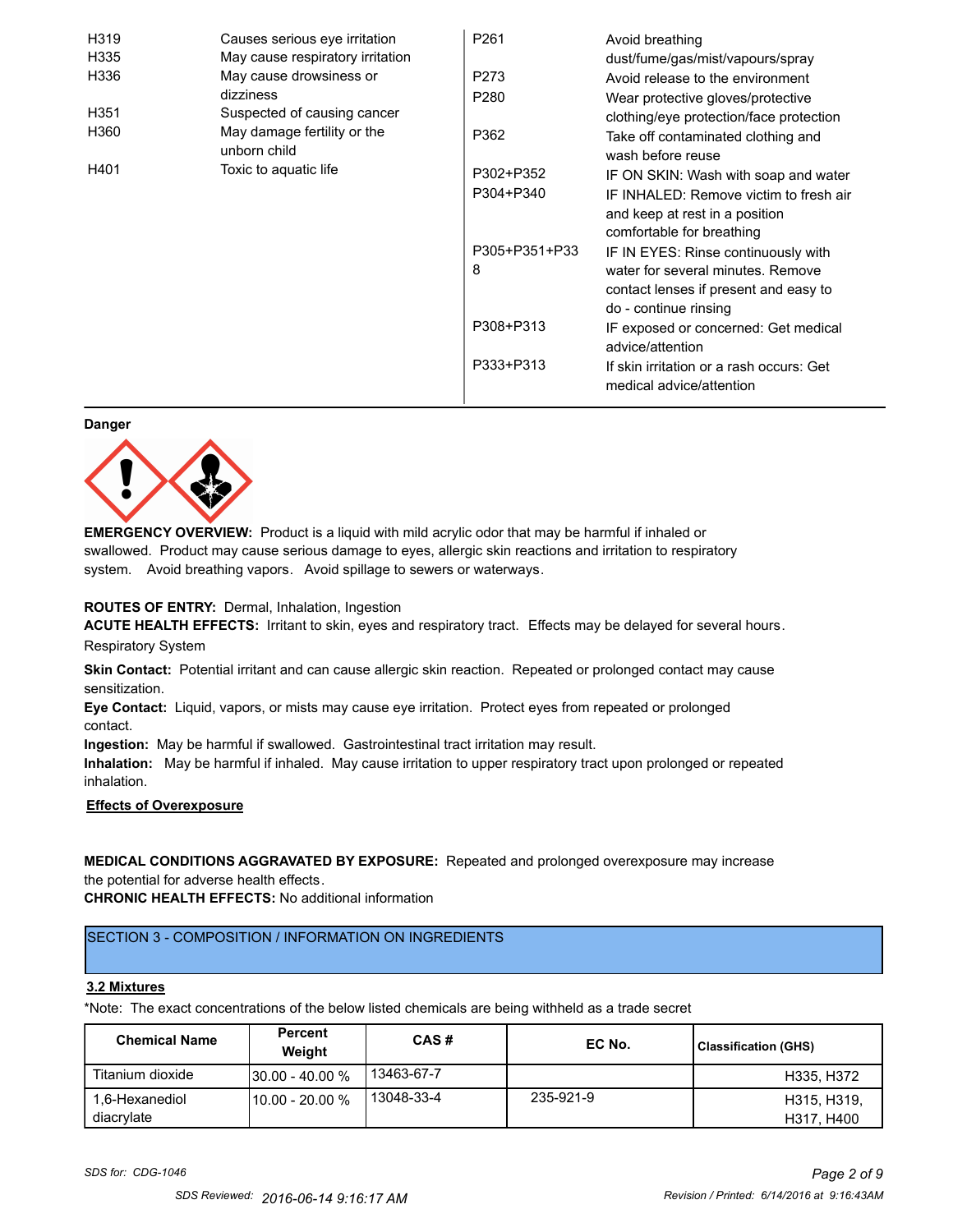| Tripropylene glycol<br>diacrylate                      | $11.00 - 5.00 %$ | 42978-66-5 | 256-032-2 | H315, H319,<br>H317, H335 |
|--------------------------------------------------------|------------------|------------|-----------|---------------------------|
| 1-Propanone, 2-<br>hydroxy-2-methyl-1-<br>phenyl-      | 11.00 - 5.00 %   | 7473-98-5  |           | H302                      |
| Diphenyl-2,4,6-<br>trimethylbenzoyl<br>phosphine oxide | $10.10 - 1.00 %$ | 75980-60-8 |           | H361                      |
| Benzophenone                                           | $10.10 - 1.00 %$ | 119-61-9   |           |                           |

### SECTION 4 - FIRST AID MEASURES

### **4.1 Description of first aid measures**

**INHALATION:** Move subject to fresh air and keep warm. If subject is not breathing, administer artificial respiration. If breathing is difficult, have qualified personnel administer oxygen and get medical attention .

**EYE CONTACT:** Flush the eye and under lids with warm water for 15 minutes. Remove any contact lenses during the flushing. Get immediate medical attention if symptoms persist.

**SKIN CONTACT:** Remove and isolate contaminated clothing and shoes. Remove excess material from skin with clean cloth. Flush skin with running lukewarm water. Wash affected areas using mild soap.

**INGESTION:** If appreciable quantities are swallowed, seek immediate medical attention. Do NOT induce vomiting. Never give anything by mouth to an unconscious person.

## SECTION 5 - FIRE FIGHTING MEASURES

#### **5.1 Extinguising Media**

Evacuate area of all non-emergency personell. Firefighters must wear full emergency equipment with self contained breathing apparatus. At elevated temperatures hazardous polymerization may occur causing container rupture and in extreme cases, explosion. Fight fires from upwind and cool intact containers with water spray or stream at maximum range.

## Flash Point: 100 C (212 F)

**FLAMMABLE/EXPLOSIVE LIMITS (Volume % in air):** Not established **EXTINGUISHING METHOD:** Water fog, carbon dioxide (CO2) or dry chemical

#### **5.2 Special Hazards arising from the substance or mixture:**

Thermal decomposition can lead to release of irritating gases and vapors

#### **5.3 Advice for firefighters**

#### **Protective Equipment:**

Wear full emergency equipment with selfcontained breathing apparatus . Refer to Section 8

#### **5.4 Additional Information**

 Heating causes a rise in pressue, risk of bursting and combustion Shut off sources of ignition Carbon monoxide and carbon dioxide may form upon combustion

#### **OSHA CLASSIFICATION:** Class IIIB Combustible

### SECTION 6 - ACCIDENTAL RELEASE MEASURES

**6.1 Personal precautions, protective equipment and emergency procedures**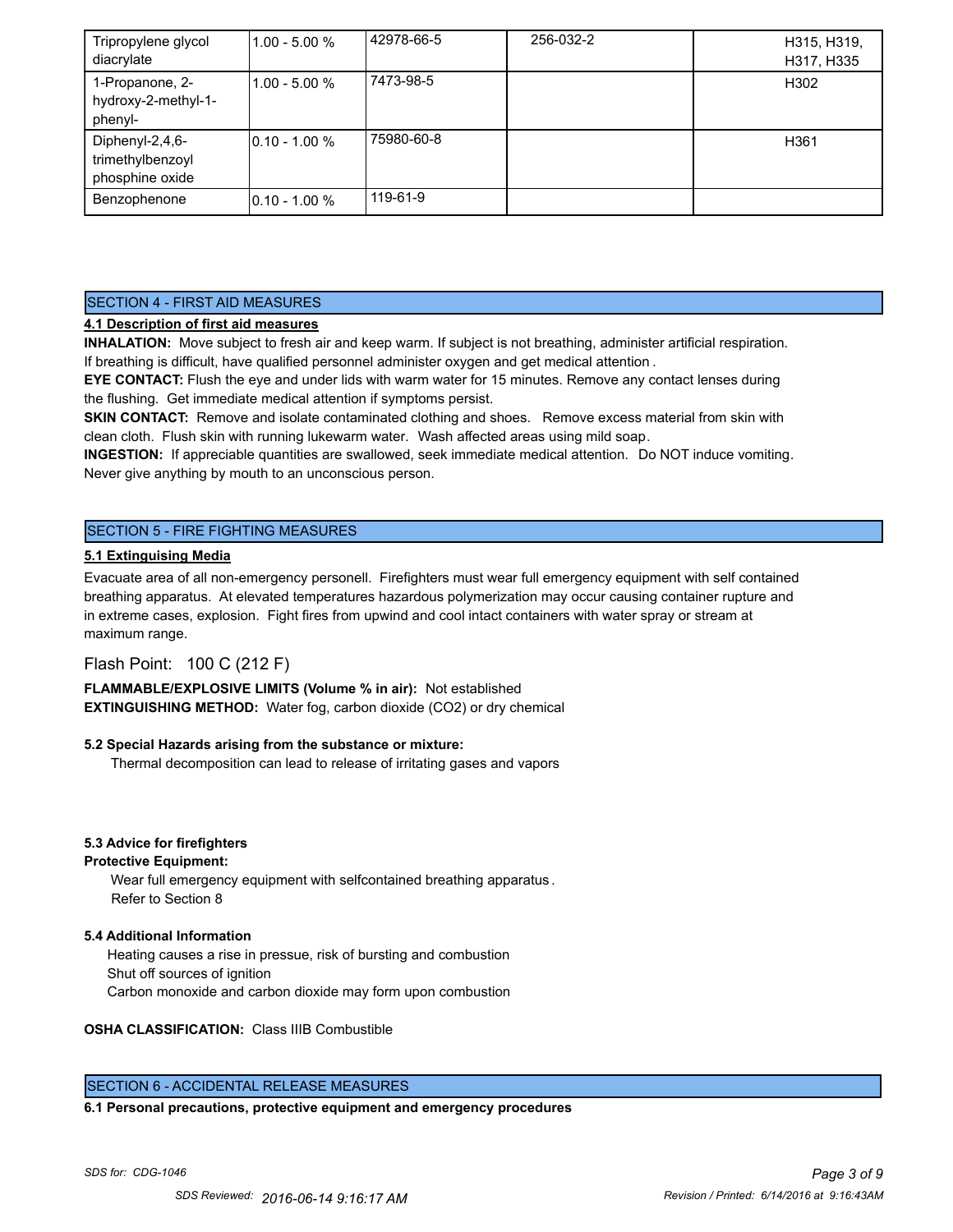Remove all sources of ignition and ventilate area. Avoid skin and eye contact. Use respiratory protection.

#### **6.2 Environmental precautions**

Avoid release to the environment. Local authorities should be advised if significant spillages cannot be contained

#### **6.3 Methods and materials for containment and cleaning up**

 Absorb with inert materials such as dry clay or sand and place in closed container for disposal as solid waste in accordance with all applicable regulations.

### SECTION 7 - HANDLING AND STORAGE

#### **7.1 Precautions for safe handling**

Avoid any unnecessary contact. Use protective clothing specified in Section 8.

#### **7.2 Conditions for safe storage, including and incompatibilities**

Store away from heat and sunlight to prevent spontaneous polymerization. Store below 90° F (32° C). Protect containers from physical damage. Storage of containers should conform to flammable and combustible liquid regulations.

### **SECTION 8 - EXPOSURE CONTROLS / PERSONAL PROTECTION**

#### **8.1 Control parameters**

#### **Exposure Limits:** Not established for mixture

| Chemical Name / CAS No.                                              | <b>OSHA Exposure Limits</b> | <b>ACGIH Exposure Limits</b> | <b>Other Exposure Limits</b> |
|----------------------------------------------------------------------|-----------------------------|------------------------------|------------------------------|
| Titanium dioxide<br>13463-67-7                                       | 15 mg/m3 TWA (total dust)   | 10 mg/m3 TWA                 |                              |
| 1,6-Hexanediol diacrylate<br>13048-33-4                              |                             |                              |                              |
| Tripropylene glycol<br>diacrylate<br>42978-66-5                      |                             |                              |                              |
| 1-Propanone, 2-hydroxy-2-<br>methyl-1-phenyl-<br> 7473-98-5          |                             |                              |                              |
| Diphenyl-2,4,6-<br>trimethylbenzoyl phosphine<br>oxide<br>75980-60-8 |                             |                              |                              |
| Benzophenone<br>119-61-9                                             |                             |                              |                              |

#### **8.2 Exposure Controls**

**VENTILATION:** Provide natural or mechanical ventilation to minimize exposure. If practical, use local mechanical exhaust ventilation at sources of air contamination.

**EYE PROTECTION:** Use splash-proof safety goggles or safety glasses that are ANSI approved to prevent eye contact. Eyewash availability is also recommended.

**HAND PROTECTION:** Use nitrile, butyl or other gloves that are resistant to chemicals in Section 2. Replace immediately if punctured or torn or when a change of appearance (color, elasticity, shape) occurs . A minimum of 0.45mm thick gloves for long duration exposure (up to 4 hours) or mechanical handling activities; single use, disposable gloves for short duration exposures not exceeding 30 minutes or where splashes are likely, are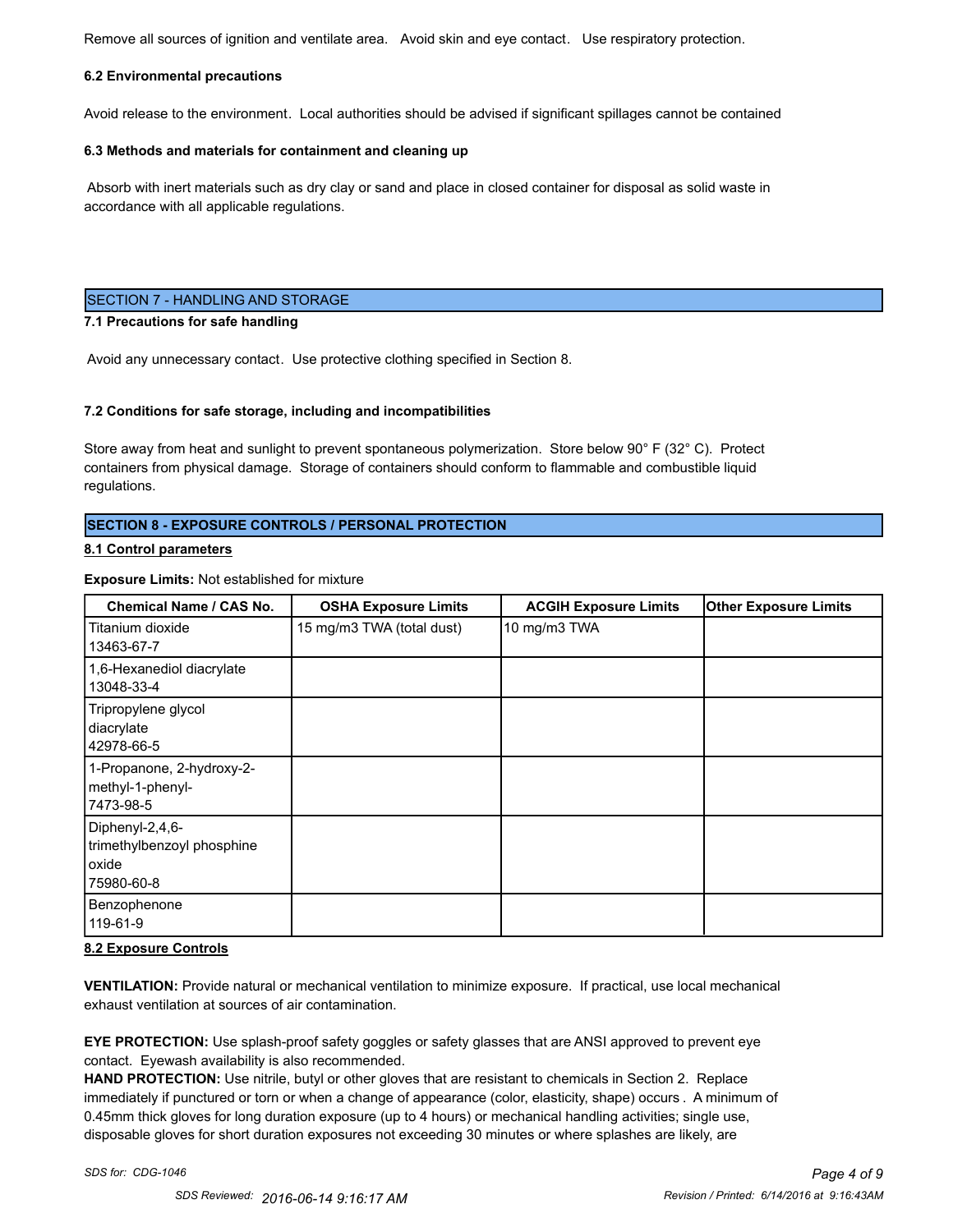#### recommended.

**RESPIRATORY PROTECTION:** Use of NIOSH/MSHA approved respirators is recommended where exposure limits may be exceeded. Consult the respirator manufacturer for appropriate type and application. **SKIN PROTECTION:** Protective or disposable outer clothing is recommended.

**Environmental Exposure Controls:** Avoid release to the environment. The product should not be allowed to enter drains, water courses or the soil.

| <b>SECTION 9 - PHYSICAL AND CHEMICAL PROPERTIES</b><br>9.1 Information on basic physical and chemical properties |                                |                                  |                  |
|------------------------------------------------------------------------------------------------------------------|--------------------------------|----------------------------------|------------------|
|                                                                                                                  |                                |                                  |                  |
| Vapor Pressure:                                                                                                  | Not Established                | <b>Vapor Density:</b>            | Heavier than Air |
| pH:                                                                                                              | Not Established                | Formula KG / Gal                 | 5.90             |
| <b>Melting Point:</b>                                                                                            | Not Available                  | <b>Freezing Point:</b>           | Not Available    |
| Solubility:                                                                                                      | Not Soluble in Water           | <b>Boiling Range:</b>            | Not Available    |
| <b>Flash Point:</b>                                                                                              | See section 5.1                | <b>Evaporation Rate:</b>         | $<$ 1            |
| <b>Flammability:</b>                                                                                             | See Section 5.4                | <b>Explosive Limits:</b>         | See Section 5.4  |
| Viscosity:                                                                                                       | See Certificate of<br>Analysis | <b>Specific Gravity (SG)</b>     | 1.558            |
| Grams VOC less water:                                                                                            | $<$ 1%                         | <b>Partition Coefficient</b>     | Not Available    |
| <b>Auto-Ignition Temperature</b>                                                                                 | Not Available                  | <b>Decomposition Temperature</b> | Not Available    |

## **SECTION 10 - REACTIVITY / STABILITY HAZARD DATA 10.1 Reactivity**

None known

#### **10.2 Chemical Stability**

This material is stable under recommended storage and handling conditions.

#### **10.3 Possibility of hazardous reaction**

Under certain conditions (excess temperatures and contamination) hazardous polymerization may occur. Avoid high temperature and contamination with foreign materials.

#### **10.4 CONDITIONS TO AVOID:**

Excessive heat, ignition sources and contamination with dirt and other foreign materials.

#### **10.5 Incompatible Materials:**

Avoid contamination or inappropriate mixing with strong oxidizing agents, peroxides, strongly caustic materials and metal corrosion products including rust. Do not expose to UV light during storage.

#### **10.6 Hazardous decomposition products**

Thermal oxidation or pyrolysis (as in fire) may yield carbon dioxide, carbon monoxide and volatile organic fragments which are flammable, irritating or toxic.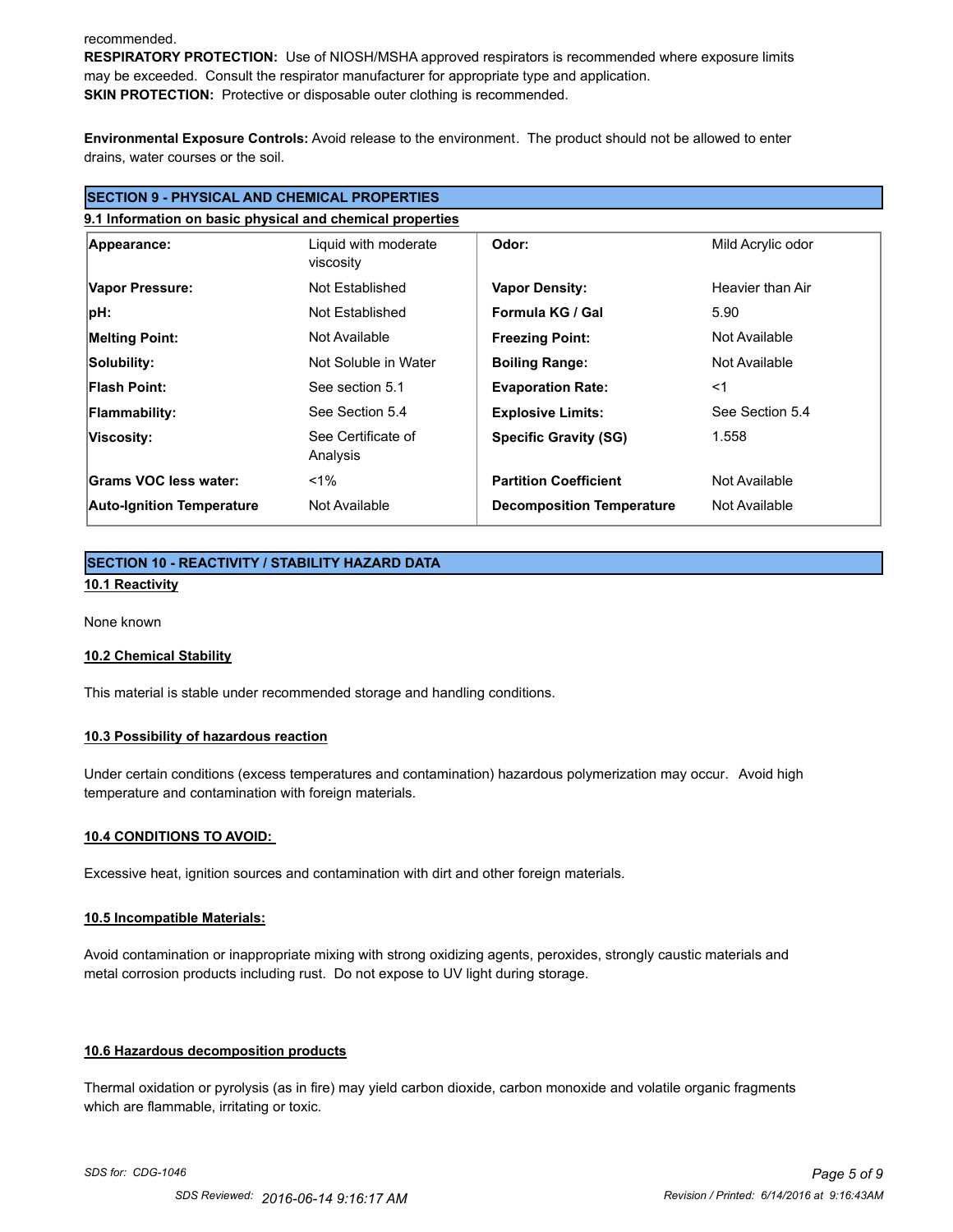#### **SECTION 11 - TOXICOLOGICAL INFORMATION**

#### **Component Toxicity:**

| <b>Component Description</b><br>Oral, Dermal, Inhalation<br><b>Toxicity</b>          | Ecotoxocity:                                                                        |
|--------------------------------------------------------------------------------------|-------------------------------------------------------------------------------------|
| Titanium dioxide                                                                     | N/A                                                                                 |
| 1,6-Hexanediol diacrylate<br>Oral:5.00 g/kg (Rat)<br>Dermal: 3,600.00 µL/kg (Rabbit) | N/A                                                                                 |
| Tripropylene glycol diacrylate<br>Oral:3,000.00 mg/kg (Rat)                          | 48 Hr EC50 Daphnia magna: 88.7 mg/L<br>72 Hr EC50 Desmodesmus subspicatus: >28 mg/L |
| 1-Propanone, 2-hydroxy-2-methyl-1-phenyl-                                            | N/A                                                                                 |
| Diphenyl-2,4,6-trimethylbenzoyl phosphine<br>loxide                                  | N/A                                                                                 |
| Benzophenone<br>Dermal: 3,535.00 mg/kg (Rabbit)                                      | 96 Hr LC50 Pimephales promelas: 13.2 - 15.3 mg/L [flow-through]                     |

**TOXICOLOGICAL DATA:** Slightly Toxic by injestion. Prolonged or repeated exposure may result in sensitization.

**LC50** - No additional information **LD50** - No additional information **MUTAGENICITY:** No additional information **REPRODUCTIVE EFFECTS:** No additional information **CARCINOGENICITY:**

Benzophenone: IARC: Possible human carcinogen OSHA: listed

Titanium dioxide: NIOSH: potential occupational carcinogen IARC: Possible human carcinogen OSHA: listed

Carcinogenicity:

#### **SECTION 12 - ECOLOGICAL INFORMATION**

#### **12.1 Toxicity**

No determination has been made on ecological impact. However, it is recommended to prevent contamination of the environment with this product, i.e. soil, landfills, drains, sewers, surface waters, etc.

#### **12.2 Persistence and degradability**

No determination has been made on ecological impact. however, it is highly recommended to prevent contamination of the environment with this product, i.e. soil, landfills, drains, sewers, surface waters, etc

#### **12.3 Bioaccumulative potential**

No determination has been made on ecological impact. However, it is highly recommended to prevent contamination of the environment with this product, i.e. soil, landfills, drains, sewers, surface waters, etc.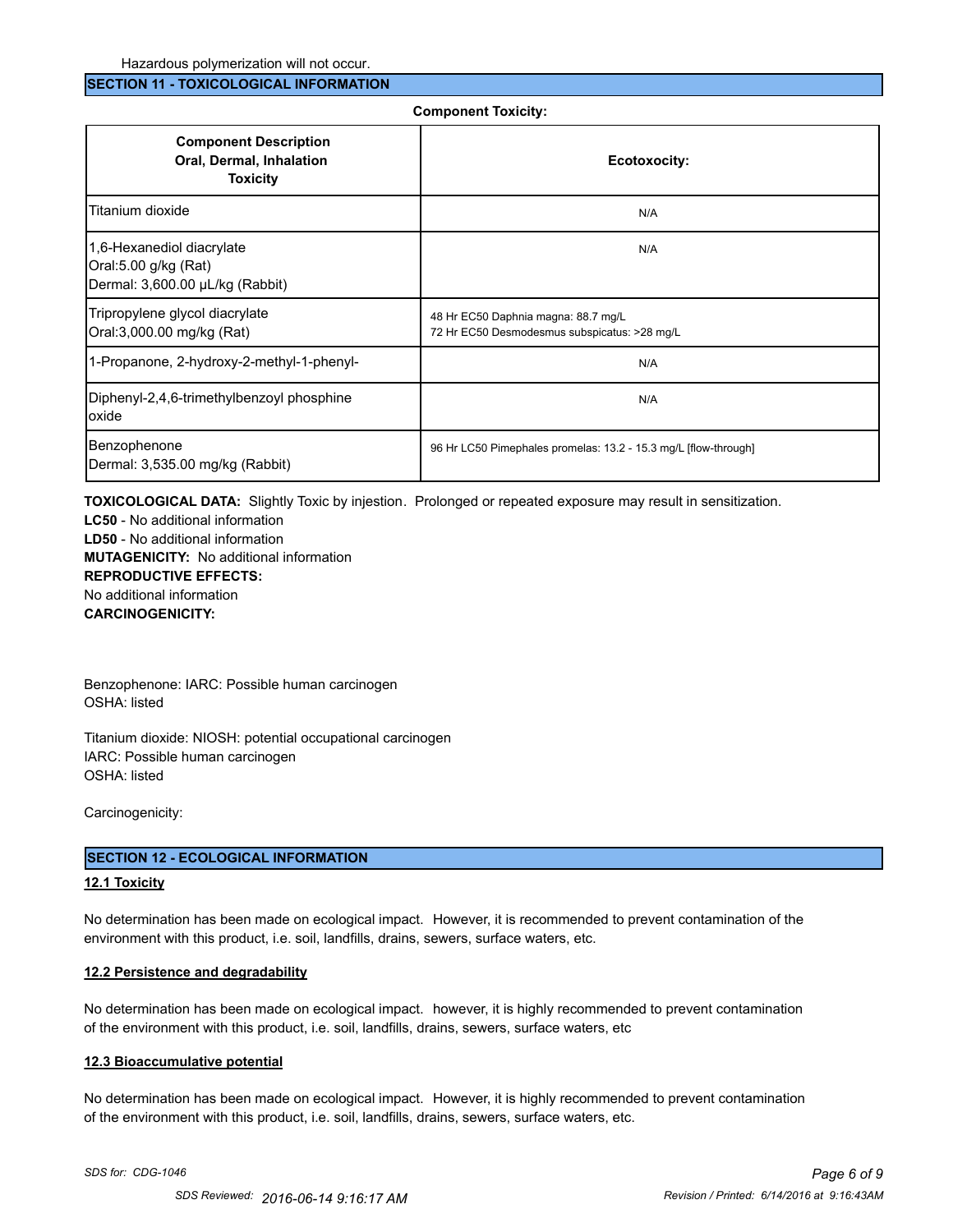#### **12.4 mobility in soil**

No determination has been made on ecological impact. However, it is highly recommended to prevent contamination of the environment with this product, e.i. soil, landfille, drains, sewers, surface waters, etc.

### **SECTION 13 - DISPOSAL CONSIDERATIONS**

### **13.1 Waste Water methods**

If material becomes a waste, it does not meet the criteria of a hazardous waste as defined under the Resource Conservation and Recovery Act (RCRA) 40 CFR 261 as supplied. Dispose of this material in accordance with all applicable federal, state, provincial, and local laws and regulations.

### **SECTION 14 - TRANSPORTATION INFORMATION**

Transport this product in accordance with all applicable laws and regulations . This product, as supplied, is not regulated nor classified as a hazardous material/dangerous good by United States Department of Transportation (DOT), the International Civil Aviation Organization (ICAO), the International Maritime Organization (IMO), the Canadian Transportation of Dangerous Goods Act (TDG), or the International Air Transport Association (IATA) .

**14.1 UN Number:** Not Applicable

**14.2 UN Proper Shipping Name:** Not Applicable

**14.3 Transport Hazard Class:** Not Applicable **DOT (49 CFR)/IATA/IMDG Hazard Class:** Not Applicable

 **14.4 Packing Group:** Not Applicable

## **SECTION 15 - REGULATORY INFORMATION**

**15.1 Safety, Health and Environmental regulations / legislation specific for the substance or mixture**

This safety data sheet has been formatted to the best of our ability in accordance to Directive 67/548/EEC or Directive 1999/45EC, American National Standards Institute (ANSI) and contains hazard criteria and all information required by the Canadian Controlled Products Regulation (CPR) in regard to this product.

**Clean Air Act - Ozone Depleting Substances (ODS):** This product and its components do not contain Ozone Depleting Substances.

**Canadian Inventory Status:** Components of this product are currently listed on the Canadian Domestic Substance List (DSL) or the Canadian Non-Domestic Substance List (NDSL).

**Coalition of Northeastern Governors (CONEG):** This product meets the requirements of CONEG pertaining to heavy metals total content of no more than 100 PPM. No heavy metals are added as a part of the formulation, but raw materials may contain residual parts per million as naturally occurring elements.

**European Inventory Status:** Components of this product are listed on the European Inventory of Existing Commercial Substances (EINECS), the European List of Notified Chemical Substances (ELINCS), or are exempt from being listed.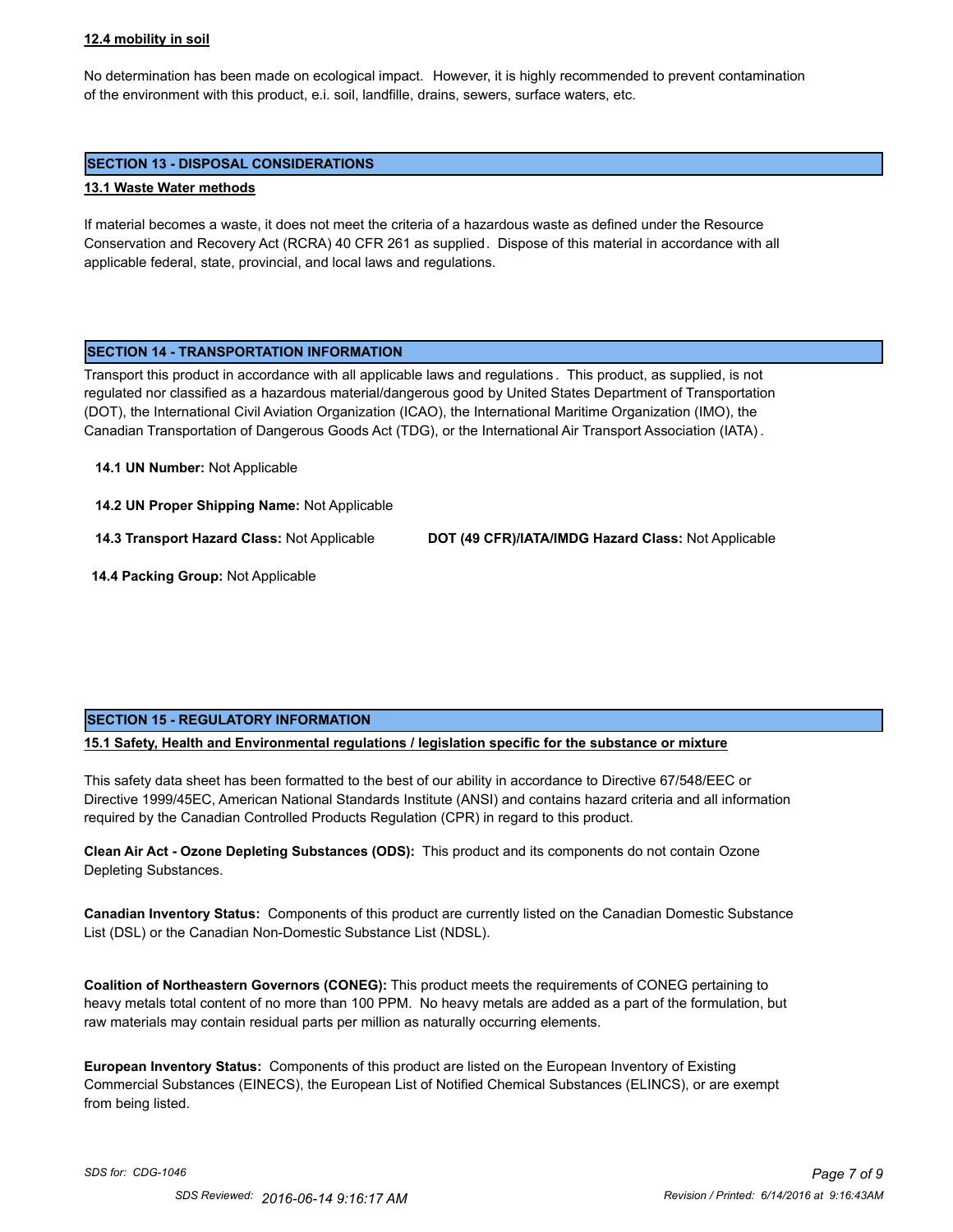**Food and Drug Administration (FDA) Food Packaging Status:** Components of this product have not been cleared by FDA for use in food packaging and/or other applications as an indirect food additive .

**European Union Directive 2011/65/EC Restriction of Hazardous Substances (RoHS):** This product is in compliance with the requirements of the RoHS2 Directive.

#### **California Proposition 65 RTK:**

The following components of this mixture are listed under California Proposition 65:

Benzophenone 119-61-9 0.1 to 1.0 % Carcinogen

Titanium dioxide 13463-67-7 30 to 40 % Carcinogen

If CAS numbers 13463-67-7 and/or 1333-86-4 are listed they are not supplied in respirable form.

**REACH** : This product is compliant with the registration of the REACH Regulation (EC) No. 1907/2006 as all its components are either excluded, exempt and/or preregistered.

The following Substances of Very High Concern are present (updated December 17, 2015 to review for the 168 SVHC)

- None

- None

**Superfund Amendments and Reauthorization Act of 1986 (SARA) Title III: Section 302:**

- None

#### **Superfund Amendments and Reauthorization Act of 1986 (SARA) Title III: SARA 313:**

 This product contains the following components that are regulated under the Toxic Chemical Release Reporting requirements 40 CFR 372:

- None

**Global Inventories:** The components of these products are listed in the following or exempt from listing:

Europe (EINECS): Yes USA (TSCA): Yes Canada (DSL): Yes Japan (ENCS): Yes Philippines (PICCS): Yes China (IECSC): Yes Australia (AICS): Yes Korea (KECI): Yes New Zealand (NZloC): Yes Taiwan (ECSI): Yes

## **SECTION 16 - OTHER INFORMATION**

**Hazardous Material Information System (HMIS) National Fire Protection Association (NFPA)**